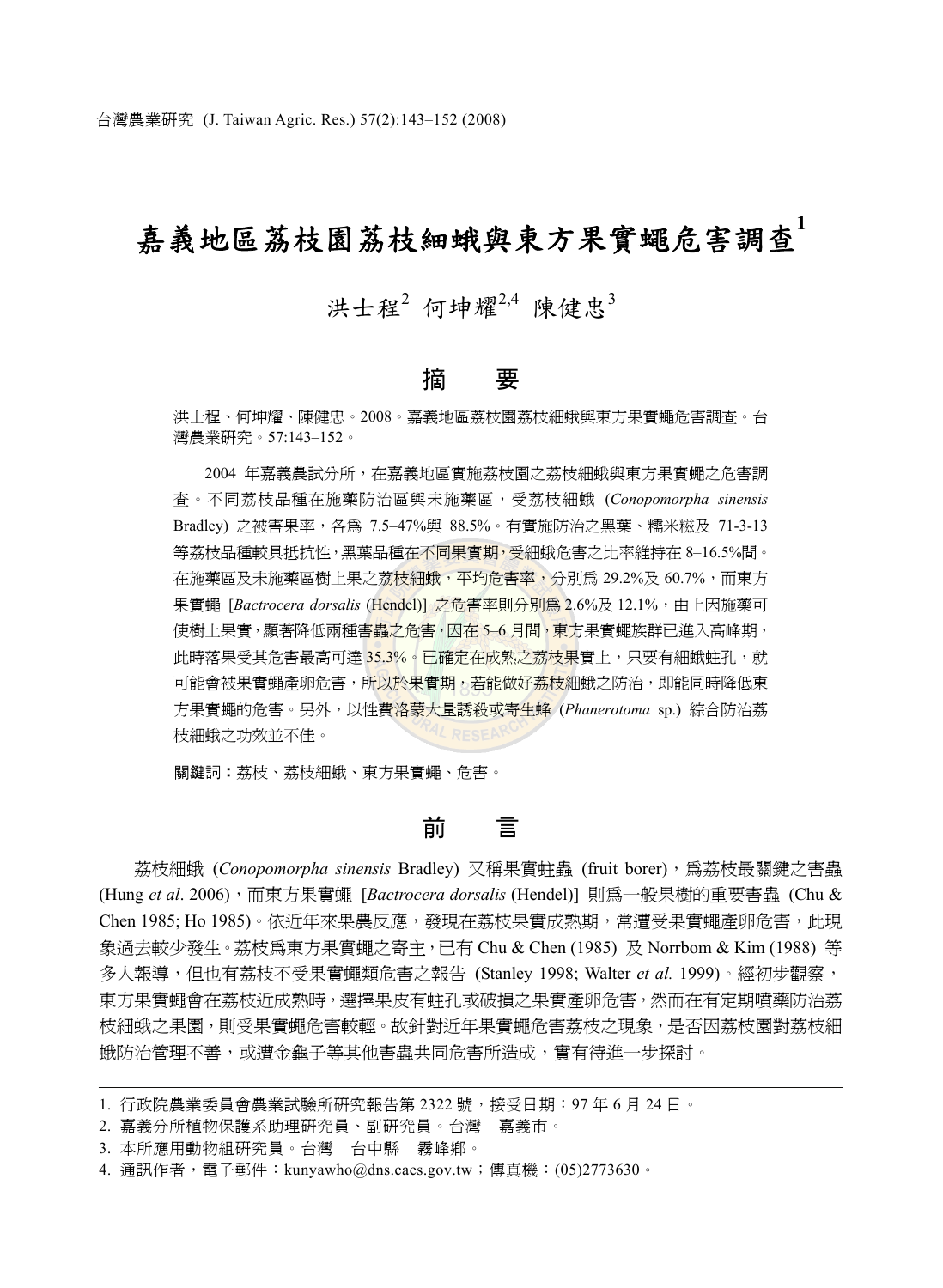荔枝果實成熟期在每年 6 月,剛好與東方果實蠅之發生盛期相吻合。因荔枝細蛾在此時期必定 會發生危害 (Hung *et al*. 2006),其所造成被害果實上的蛀孔傷口,便留給果實蠅有可乘之機,導致 果實蠅再度產卵危害,故兩者之危害可說是狼狽為奸、相輔相成,何等 (2007) 在農業試驗所技術 服務季刋第 69 期曾對此作詳細探討 (未列入引用文獻)。因東方果實蠅爲水果外銷上之重要檢疫害 蟲,故荔枝園之害蟲防治工作,具有相當密切的關連性,亦即需同時作好荔枝細蛾及東方果實蠅之 管理。

另外,在荔枝細蛾的綜合防治策略上,能否配合費洛蒙作有效的偵測及誘殺,或是利用天敵寄 生蜂作生物防治 (Lall & Sharma 1978; Lim *et al.* 1982; Hwang 1988; Hwang & Hung 1993),亦將在本 報告中進行測試調查。

## 材料與方法

#### 不同荔枝品種受荔枝細蛾及果實蠅危害之被害率調查

於 2004 年 6 月間,在嘉義農試分所的水源地荔枝園,調查黑葉 (Black-leaf)、糯米糍 (Nome)、 71-3-13、71-3-15 及 77-S-3 等不同品種施藥區之荔枝果實 (自謝花後每週施用 2.4%第滅寧水懸劑 1500 倍,共施五次,另含一區無施藥的黑葉品種作對照)。將每園區分成四重複小區,每小區各逢 機摘取 50 粒樹上果,攜回室內逐粒切開檢查是否有遭荔枝細蛾及東方果實蠅之危害。分別記錄細 蛾及果實蠅之危害果數,其中又將果實蠅之危害,分成含有卵、1–2 齡幼蟲 (幼齡期) 及 3–4 齡幼 蟲 (老齡期) 兩組。將各組求得之被害率,先經 Sin-1轉角後,再以鄧肯氏多變域分析法 (DMRT) 比 較各平均值在 5%下之差異顯著性。

#### 荔枝黑葉品種不同時期之被害率調查

與上同時期於嘉義分所的水源地黑葉荔枝園 (有施藥管理區) 調查荔枝細蛾與東方果實蠅之 危害果數,每週亦在四重複區各取 50 粒樹上果攜回室內檢查。自 2004 年 6 月 2 日至 23 日連續進 行四週,記錄及分析方法皆同上。

#### 施藥區與未施藥區之被害率比較

於 2006 及 2007 年 5–6 月間在嘉義分所有施藥防治 (施藥情形如同上述) 與未施藥之荔枝園, 各選取三重複小區,每小區逢機摘取 50 粒樹上果及撿取 50 粒地上落果,分別調查荔枝細蛾與東方 果實蠅之危害果數,並作差異性分析。

#### 成熟落果之被害與其他害蟲調查

於 2006 年 6 月 14 日,在嘉義分所未施藥之荔枝園,撿取完全成熟之落果,逢機挑出只有蛀孔 與同時有裂口之果實各 50 粒,各作三重複,調杳其荔枝細蛾、東方果實蠅與隱翅蟲、小果蠅之數 目,並以學生氏 t-test 比較平均值,探討其發生危害之相關性。

#### 荔枝園東方果實蠅之發生調查

於 2003 至 2004 年間在嘉義分所之荔枝園懸掛渦旋式誘蠅器 (安啦®,Ho *et al.* 2003) 3 只, 各 距約 50 m。每旬調杳一次,每月累計甲基丁香油誘殺之雄蟲數,作為偵測瞭解整年東方果實蠅在 荔枝園內之發生密度。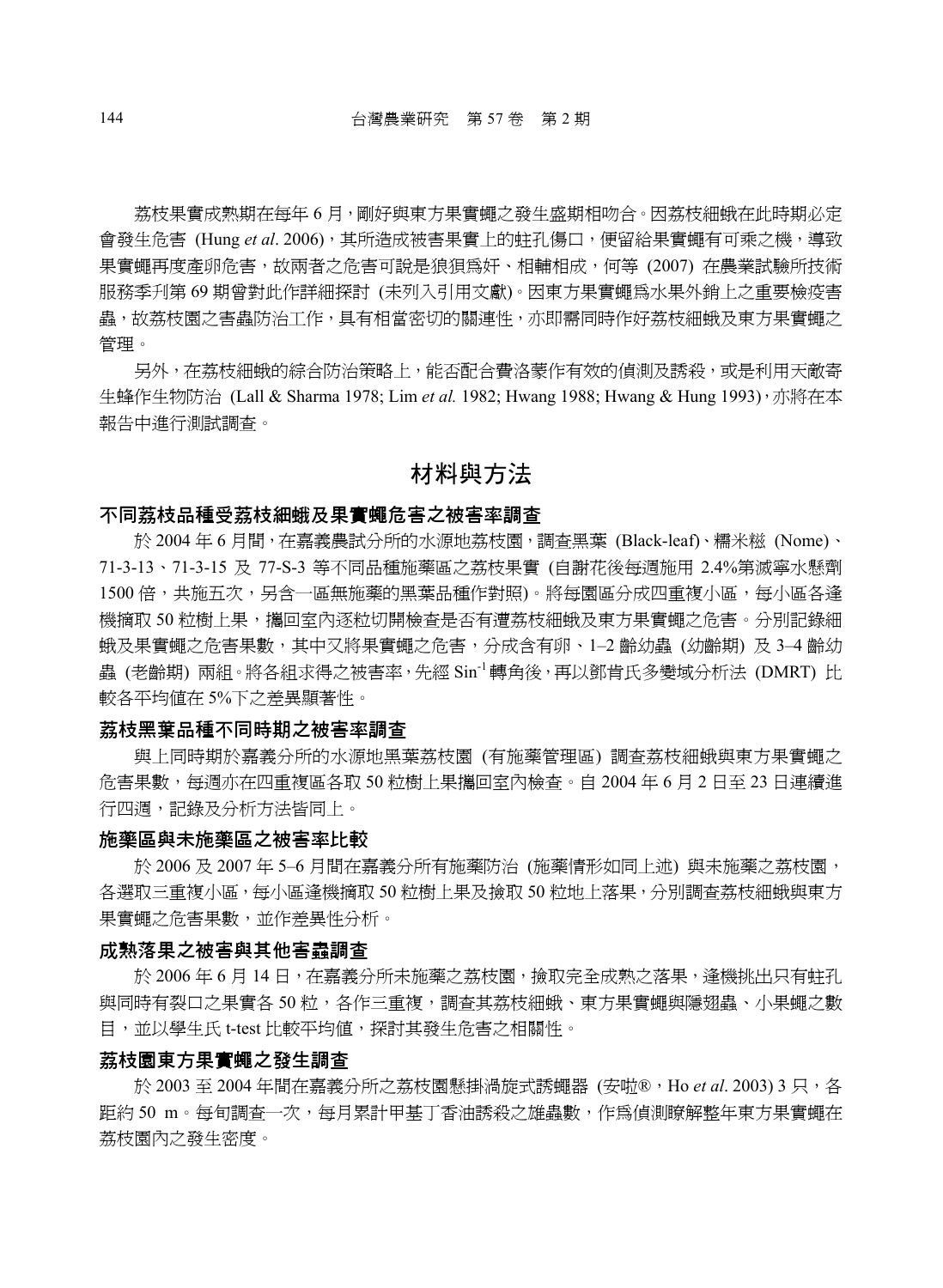#### 性費洛蒙誘殺荔枝細蛾之效果評估

於 2006 及 2007 年 5–6 月間分別在嘉義分所有施藥防治與未施藥防治之荔枝園,在各三重複小 區中懸掛翼形誘蟲盒各一個 (由農業藥物毒物試驗所提供,內含可可細蛾性費洛蒙線條餌劑),每 兩週更新蟲盒,每月增加一條餌劑,每週記錄誘殺之荔枝細蛾蟲數。

#### 荔枝細蛾寄生蜂寄生率調查

於 2006 及 2007 年 5–6 月間亦分別在嘉義分所有施藥防治與未施藥之荔枝園,亦由各三重 複小區中,每小區逢機撿取落果 50 粒,攜回室內置於細尼龍紗網袋中,其下鋪紙巾以保持乾 燥,讓其細蛾、寄生蜂在網內自行羽化,三週後收集計算乾死之寄生蜂數目,並以一果一轟估 算寄生率。

### 結 果

#### 不同荔枝品種受荔枝細蛾及果實蠅危害之被害率

由表 1 中可見荔枝細蛾及東方果實蠅,在不同荔枝品種之危害率有顯著性差異 (P = 0.05)。荔 枝細蛾之危害率,在施藥防治區為 7.5–47%,未施藥區 88.5%;果實蠅之危害率 (含卵、幼齡及老 齡幼蟲),在兩區則分別為 0–4.5%與 10%。其中以未施藥之黑葉品種受兩種害蟲之危害率最高,其 次者為有施藥之 77-S-3 及 71-3-15,有施藥之黑葉及糯米品種被害最低。

#### 黑葉品種不同果實期之被害率

調杳結果在有施用第滅寧防治之黑葉品種園之荔枝細蛾,全期造成之蛀果率平均爲 11.4%,而 遭東方果實蠅之危害果率平均僅為 0.6% (表 2)。其中不同時期之蛀果率維持在 8–16.5%,果實中後 期較多被害,而以最後一次調查顯著較少 (P = 0.05)。在最末期亦僅有極低的幼齡期果實蠅,會在 此有施藥防治之果園中危害。

#### 施藥區與未施藥區果實之被害率

於施藥區與未施藥區兩種害蟲之樹上果被害率如表 3,採自地上之落果被害率則列於表 4。 由 2006 年之調查結果,樹上果有施藥則兩種蟲害皆顯著較少 (P = 0.05),平均各為 42.5%及 3.9%,而在未施藥區則分別為 86.2%及 14.3%。落果則在施藥與未施區發生之蟲害皆較多,於 2006 年在施藥區之蛀蟲果率及果實蠅危害率平均分別為 84.7%及 18.9%,而未施藥區則分別為 93%及 16.2%。2007 年之調查結果與 2006 年相似,若將 2006 及 2007 年之樹上果被害率平均, 則可得知在施藥區及未施藥區之荔枝細蛾危害率為 29.2%及 60.7%,而東方果實蠅之危害率則 分別為 2.6%及 12.1%。

#### 成熟落果之被害與其他害蟲之相關

在有蛀孔之落果 (即已遭細蛾危害者) 調查中,發現另外增加之裂口並未能顯著 (P = 0.05) 提高果實蠅原本 17%之危害率 (表 5),顯示果實蠅僅需有蛀孔就能在果實產卵危害。另如隱翅 蟲 (Rove beetle) 則在只有細蛾蛀孔之果實上並不能造成危害,必需要再有其他裂縫才能造成 2.5%之產卵危害。而小果蠅 (*Drosophila* spp.),也要在有其他裂口之果實上才會造成 7.5 倍顯 著嚴重的危害。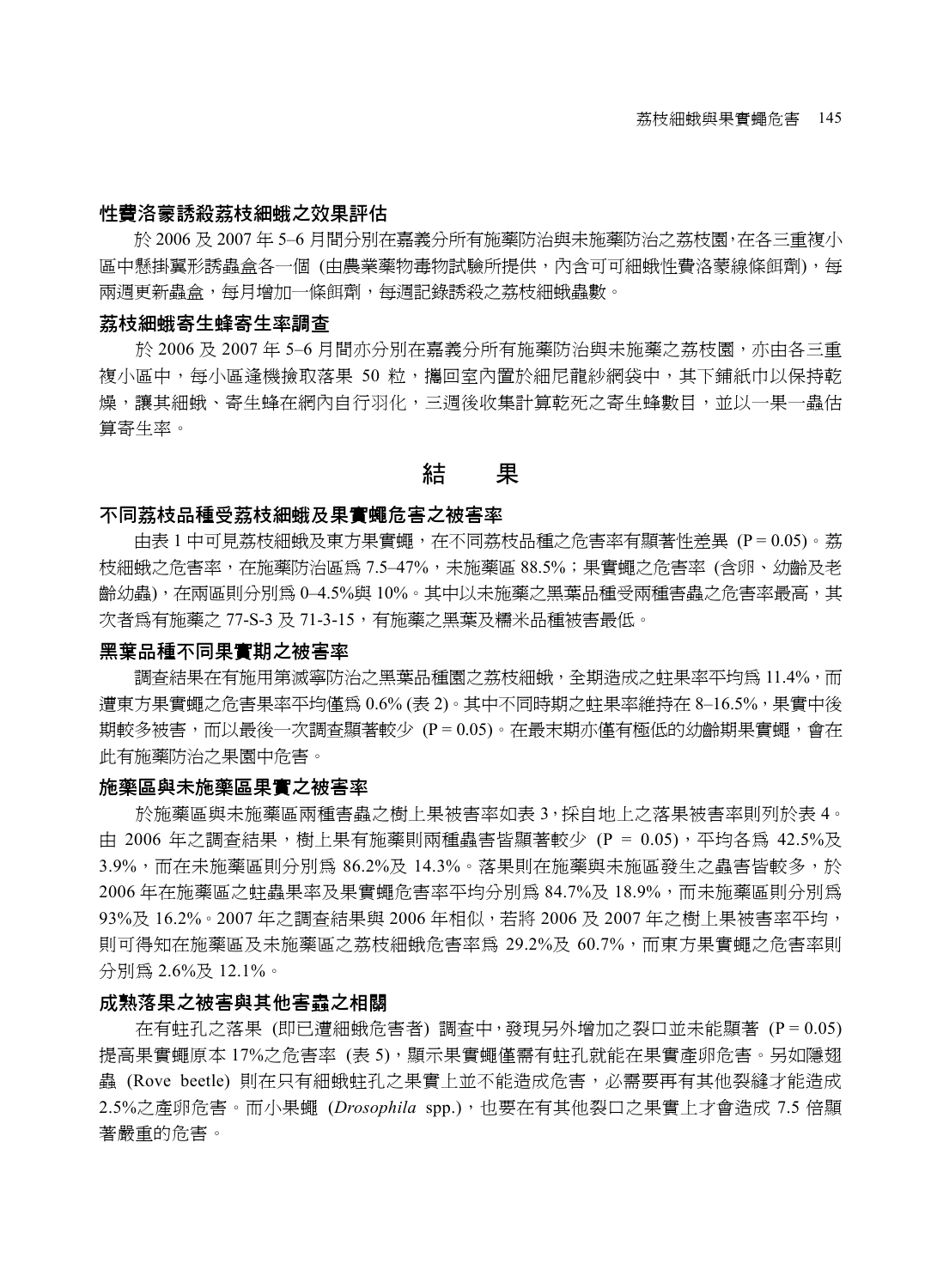表 **1.** 於 2004 年嘉義分所荔枝不同品種果實受荔枝細蛾及東方果實蠅危害之被害果率調查

**Table 1.** Percentage of damaged fruits in different litchi varieties caused by fruit borer and fruit fly at Chiayi Station, 2004

|                                   |                            | Oriental fruit fly $(\% )$ |                  |                    |  |  |  |
|-----------------------------------|----------------------------|----------------------------|------------------|--------------------|--|--|--|
| Litchi variety (treatment)        | Litchi fruit borer $(\% )$ | With eggs $+$ young larva  | With old larva   | Total <sup>z</sup> |  |  |  |
| Black-leaf (sprayed) <sup>y</sup> | 8.5c <sup>x</sup>          | 0 <sub>b</sub>             | 0 <sub>b</sub>   | 0 <sub>b</sub>     |  |  |  |
| Nome (sprayed)                    | 7.5c                       | 0 <sub>b</sub>             | 0 <sub>b</sub>   | 0 <sub>b</sub>     |  |  |  |
| $71-3-13$ (sprayed)               | 12.5c                      | 0 <sub>b</sub>             | 0 <sub>b</sub>   | 0 <sub>b</sub>     |  |  |  |
| 71-3-15 (sprayed)                 | 21.0c                      | $2.5$ ab                   | $2.0$ ab         | $4.5$ ab           |  |  |  |
| $77-S-3$ (sprayed)                | 47.0 <sub>b</sub>          | 2.0 <sub>b</sub>           | 0.5 <sub>b</sub> | 2.5 <sub>b</sub>   |  |  |  |
| Black-leaf (unsprayed)            | 88.5 a                     | 5.0a                       | 5.0a             | 10.0a              |  |  |  |

 $z$ Total of the 1-2 stage young larva and 3-4 stage old larva.

y Sprayed with 2.4% Deltamethrin 1500-fold, 5 times, in 7–10 days intervals.

x Means within a column followed by the same letter are not significantly different at 5% level by DMRT.

表 **2.** 於 2004 年嘉義分所黑葉品種不同時期果實受荔枝細蛾及東方果實蠅危害之被害率調查

**Table 2.** Percentage of damaged fruits of Black-leaf litchi variety by fruit borer and fruit fly surveyed on different dates at Chiayi Station, 2004

| Date     |                            | Oriental fruit fly $(\% )$ |                |                    |  |  |  |  |
|----------|----------------------------|----------------------------|----------------|--------------------|--|--|--|--|
| (mo/day) | Litchi fruit borer $(\% )$ | With eggs $+$ young larva  | With old larva | Total <sup>z</sup> |  |  |  |  |
| 6/2      | $8.5$ ab $y$               | 0 <sub>b</sub>             | 0 a            | $\theta$           |  |  |  |  |
| 6/9      | $12.5$ ab                  | 0 <sub>b</sub>             | 0a             | $\theta$           |  |  |  |  |
| 6/16     | 16.5a                      | 0 <sub>b</sub>             | 0a             | $\theta$           |  |  |  |  |
| 6/23     | 8.0 <sub>b</sub>           | 2.5a                       | 0a             | 2.5                |  |  |  |  |
| Average  | 11.4                       | 0.6                        | 0              | 0.6                |  |  |  |  |

 $z$ <sup>z</sup> Total of the 1–2 stage young larva and 3–4 stage old larva.

y Means within a column followed by the same letter are not significantly different at 5% level by DMRT.

表 **3.** 於 2006 (2007) 年施藥與未施藥荔枝園樹上果實受荔枝細蛾及東方果實蠅危害之被害果率調查

**Table 3.** Percentage of damaged fruits on litchi trees caused by fruit borer and fruit fly in the pesticide-sprayed and unsprayed orchards, 2006 and 2007

| Date     |                      | Litchi fruit borer $(\%)$ | Oriental fruit fly $(\% )$ |                |  |  |
|----------|----------------------|---------------------------|----------------------------|----------------|--|--|
| (mo/day) | Sprayed <sup>2</sup> | Unsprayed                 | Sprayed                    | Unsprayed      |  |  |
| 5/17     | 39.3 $(9.2)^y$       | 66.0(24.8)                | $\bf{0}$<br>$(--1)$        | $(--1)$<br>0   |  |  |
| 5/24     | 30.0(8.4)            | 78.7 (56.2)               | 3.0(1.9)                   | 11.0(1.3)      |  |  |
| 5/31     | 56.7(26.8)           | (22.4)<br>100             | 2.7(0.7)                   | 20.0(14.0)     |  |  |
| 6/7      | 44.0 (19.2)          | (37.4)<br>100             | 10.0(1.3)                  | 26.0(14.1)     |  |  |
| $Av^x$   | 42.5(15.9) b         | $86.2$ (35.2) a           | 3.9(1.3) d                 | 14.3 $(9.8)$ c |  |  |

z Sprayed with 2.4% Deltamethrin 1500-fold, 5 times, in 7–10 days intervals.

 $\frac{y}{x}$  Data in parentheses were collected in 2007 at about the same stages in 2006.

Means within the row followed by the same letter are not significantly different at 5% level by DMRT.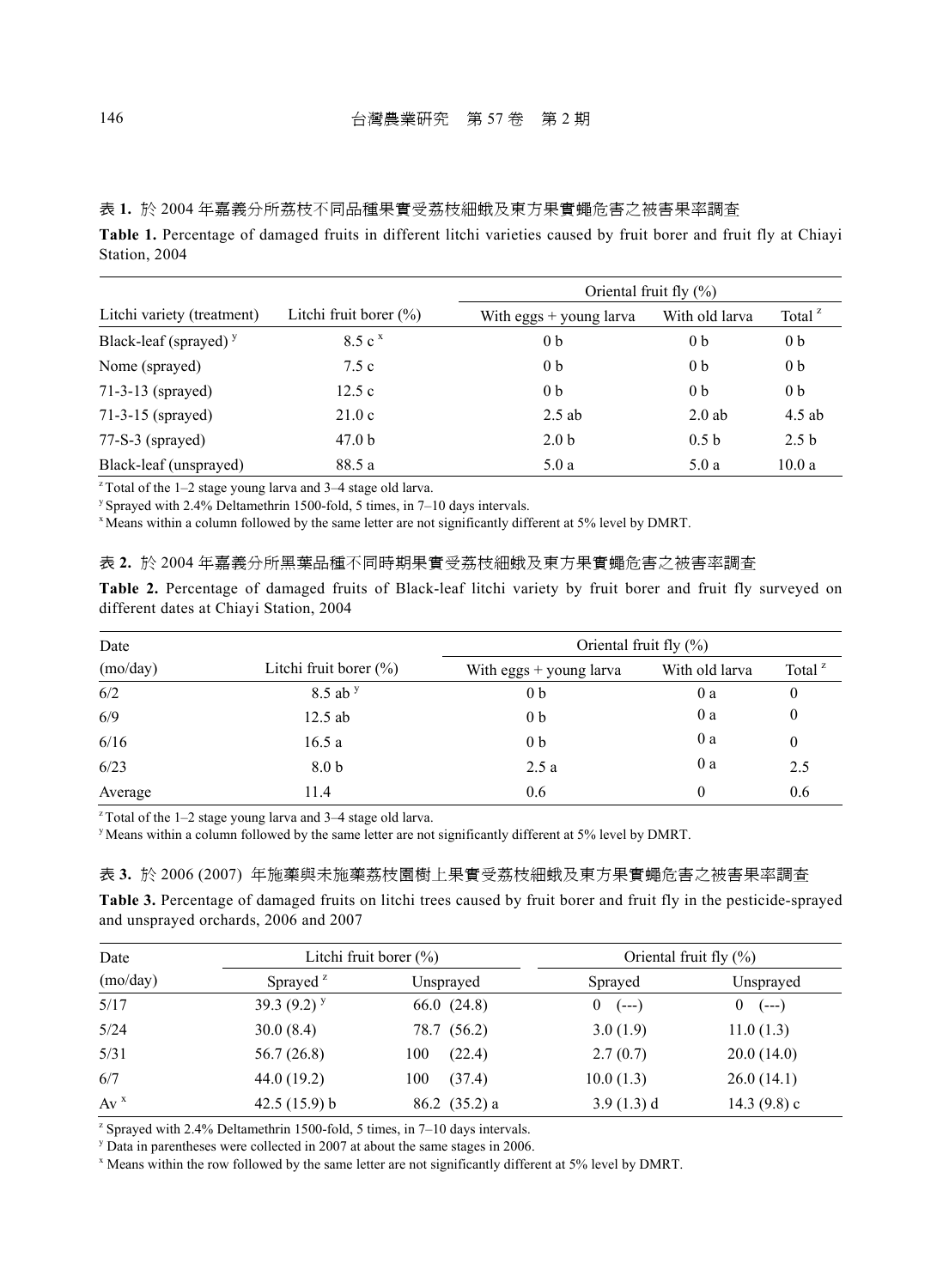表 **4.** 於 2006 (2007) 年施藥與未施藥荔枝園落果受荔枝細蛾及東方果實蠅危害之被害果率調查

**Table 4.** Percentage of fruit drops caused by fruit borer and fruit fly in the pesticide-sprayed and unsprayed litchi orchards, 2006 and 2007

| Date    |                      | Litchi fruit borer $(\%)$ | Oriental fruit fly $(\% )$ |                             |  |  |
|---------|----------------------|---------------------------|----------------------------|-----------------------------|--|--|
| (moday) | Sprayed <sup>2</sup> | Unsprayed                 | Sprayed                    | Unsprayed                   |  |  |
| 5/10    | 50.5 $(40.2)^y$      | 71.3(75.1)                | $2.7(--)$                  | $\boldsymbol{0}$<br>$(--1)$ |  |  |
| 5/17    | 83.3 (35.9)          | 90.1 (46.9)               | $\overline{0}$<br>$(--1)$  | $\boldsymbol{0}$<br>$(--)$  |  |  |
| 5/24    | 79.3 (49.3)          | 97.3 (89.1)               | $35.3$ (---)               | $24.7$ (---)                |  |  |
| 5/31    | 100<br>(94.1)        | 99.3 (98.5)               | 28.5(6.7)                  | 23.7(10.0)                  |  |  |
| 6/7     | 100<br>(100)         | (79.8)<br>100             | 29.6(18.7)                 | 28.1(20.0)                  |  |  |
| 6/14    | 94.8 (100)           | (79.8)<br>100             | 17.0(7.3)                  | 20.7(9.9)                   |  |  |
| $Av^x$  | $84.7(69.9)$ a       | $93.0(78.2)$ a            | 18.9(10.9) b               | 16.2(13.3) b                |  |  |

z Sprayed with 2.4% Deltamethrin 1500-fold, 5 times, in 7–10 days intervals.

<sup>y</sup> Data in parentheses were collected in 2007 at about the same stages in 2006.

<sup>x</sup> Means within the row followed by the same letter are not significantly different at 5% level by DMRT.

#### 表 **5.** 未施藥區成熟的荔枝落果受不同害蟲之被害果率調查

**Table 5.** Percentage of ripened fruits fallen on the ground showing injury by insect pests in an unsprayed litchi orchard

| Treatment                     | Fruit damaged by insects $(\% )$ |                    |                |                  |  |  |  |  |  |  |
|-------------------------------|----------------------------------|--------------------|----------------|------------------|--|--|--|--|--|--|
| (fruits)                      | Litchi fruit borer               | Oriental fruit fly | Rove beetles   | Drosophila spp.  |  |  |  |  |  |  |
| With borer's pore and a crack | $100a^z$                         | 17.5a              | 2.5a           | 22.5a            |  |  |  |  |  |  |
| Only with a borer's pore      | 100a                             | 17.0 a             | 0 <sub>b</sub> | 3.0 <sub>b</sub> |  |  |  |  |  |  |

z Means within a column followed by the same letter are not significantly different at 5% level by t-test.

#### 荔枝園東方果實蠅之發生消長

由圖 1 可見東方果實蠅在嘉義分所荔枝園之發生情形,其族群在 1–2 月間維持最低,自 3 月底 密度逐漸上升,4–5 月間急速上升,7–8 月間維持較高峰。9–10 間密度開始急遽下滑,11 月底至 12 月初族群已降至低谷狀態。

#### 性費洛蒙誘殺荔枝細蛾之效果

在 2006 年荔枝果實後期於施藥區及未施藥區,利用性費洛蒙全期所誘得之荔枝細蛾成蟲密度 皆很低,平均每誘蟲盒每週僅分別誘得 2.1 及 3.1 隻,統計上 (P = 0.05) 並無顯著差異。若再與 2007 年之調杳結果為 4.7 及 3.1 隻平均,則各為 3.4 及 3.1 隻 (表 6)。然此時期荔枝落果之平均細蛾危害 率可能高達 84.7-93% (表 4), 亦即在田間荔枝細蛾之族群密度相當高。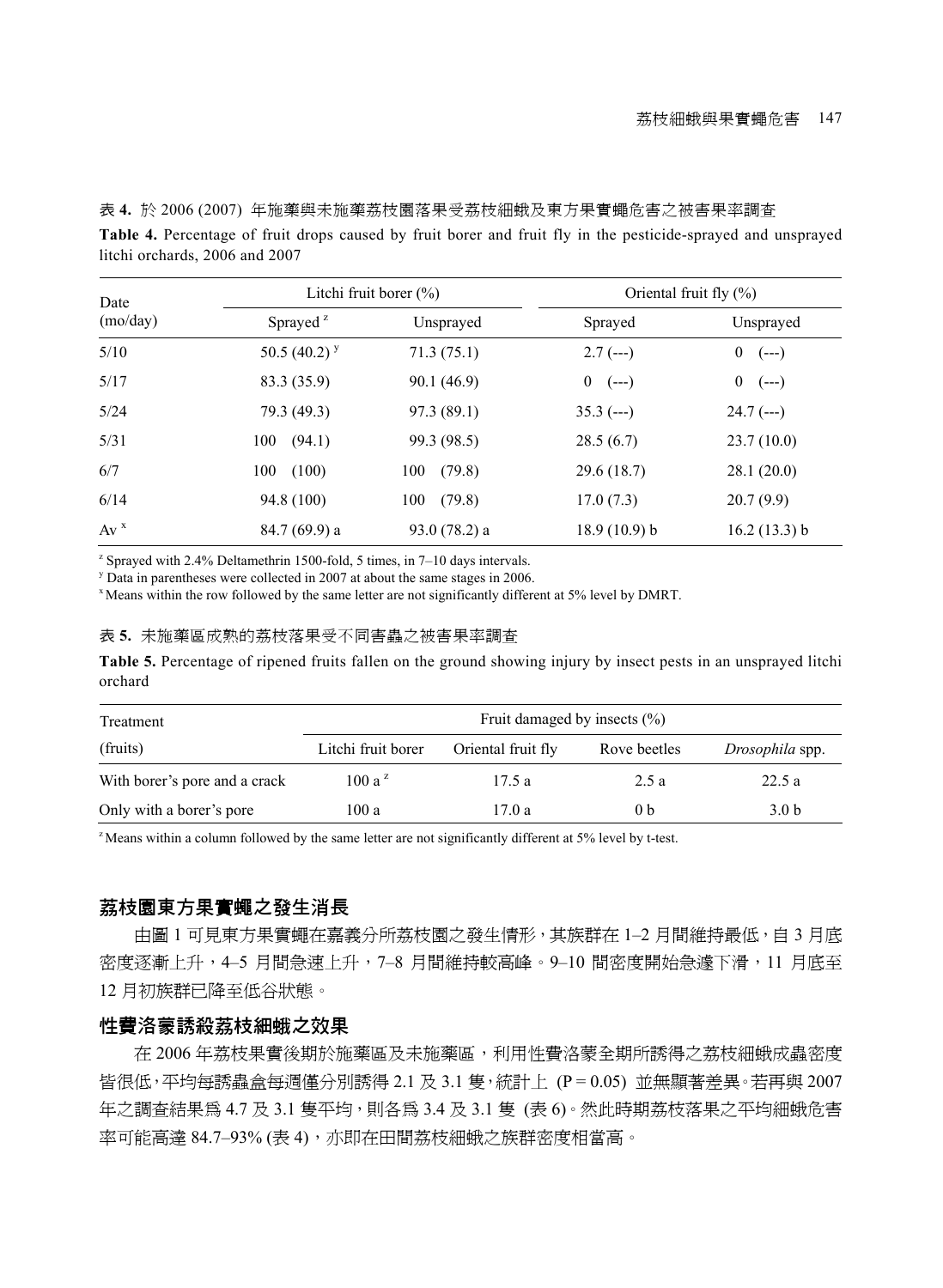

圖 **1.** 於 2003–2004 年嘉義分所荔枝園東方果實蠅發生消長圖。

**Fig. 1.** Fluctuation of population of the Oriental fruit fly in litchi orchard at Chiayi Station, 2003–2004.

表 **6.** 於 2006 (2007) 年果實後期以性費洛蒙誘殺荔枝細蛾之效果調查

|          | Table 6. The effectiveness of pheromone for attracting litchi fruit borer during the late fruiting stages, 2006 |  |  |  |  |  |  |  |
|----------|-----------------------------------------------------------------------------------------------------------------|--|--|--|--|--|--|--|
| and 2007 |                                                                                                                 |  |  |  |  |  |  |  |

| Date     | No. adult fruit borers/trap/week |                   |  |  |  |  |  |
|----------|----------------------------------|-------------------|--|--|--|--|--|
| (mo/day) | Sprayed orchard <sup>2</sup>     | Unsprayed orchard |  |  |  |  |  |
| 5/10     | $0.3(3.4)$ <sup>y</sup>          | 0.7(3.5)          |  |  |  |  |  |
| 5/17     | 0.7(6.2)                         | 3.3(6.1)          |  |  |  |  |  |
| 5/24     | 3.0(3.4)                         | 2.3(4.3)          |  |  |  |  |  |
| 5/31     | 3.0(3.7)                         | 5.3(2.6)          |  |  |  |  |  |
| 6/7      | 2.0(3.7)                         | 1.3(0.6)          |  |  |  |  |  |
| 6/14     | 3.3(7.7)                         | 5.7(1.6)          |  |  |  |  |  |
| $Av^x$   | $2.1(4.7)$ a                     | 3.1(3.1)a         |  |  |  |  |  |

z Sprayed with 2.4% Deltamethrin 1500-fold, 5 times, in 7–10 days intervals.

<sup>y</sup> Data in the parentheses were collected in 2007 at about the same stages in 2006.

<sup>x</sup> Means within the row followed by the same letter are not significantly different at 5% level by DMRT.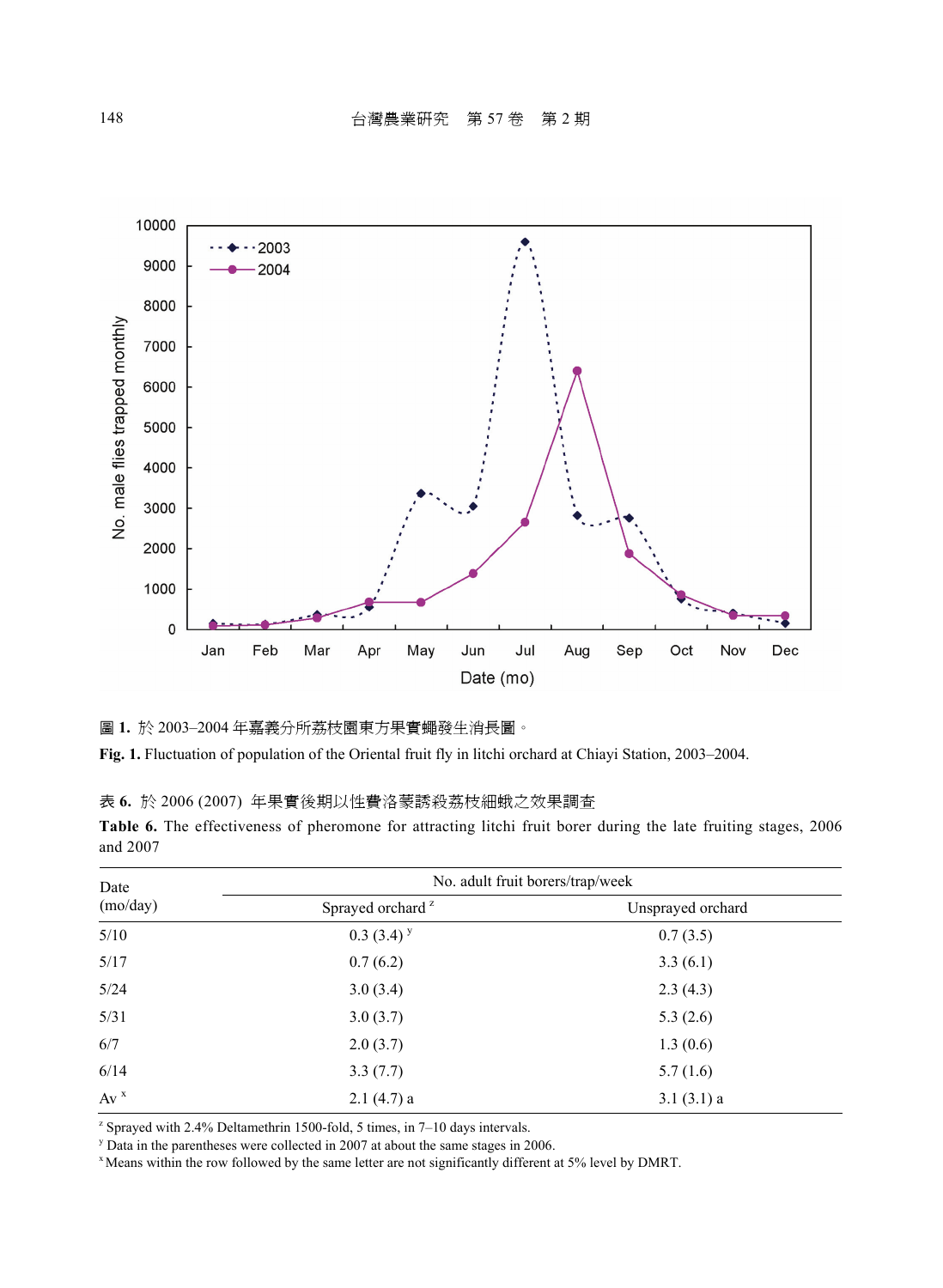#### 荔枝細蛾寄生蜂之寄生率

寄生荔枝細蛾幼蟲之寄生蜂經農業藥物毒物試驗所洪巧珍博士協助鑑定,得知最主要者為 *Phanerotoma* sp.。由表 7 中可見在 2006 年之調查期間在施藥區之寄生率為 0%,而在未施藥區採集 此種寄生蜂之寄生率平均亦僅有 13.4%,由最初之 38%逐漸遞減至最後之 0%。在 2007 年之調查結 果亦類似,而在未施藥區之寄生率平均亦僅為 7.1%。在統計上 (P = 0.05),未施藥區之寄生率較施 藥區顯著為高。

## 討 論

由不同荔枝品種被害調査 (表 1) 中顯示,細蛾蛀果率高則果實蠅危害率亦高的趨勢。依此在 防治此兩種害蟲之危害策略上,應可選擇栽植較具抗性之黑葉及糯米糍品種,並作好對蛀蟲之施藥 防治,即可同時減少果實蠅之危害。

從兩年之調查可見未施藥區之樹上果被害率高,致使落果之被害率亦高,在 5–6 月之果實蠅族 群高峰期,即荔枝果實中後期,竟可產生 17-35.3%之果實蠅危害率 (表 4)。而落果之調杳結果顯 示,在 2006 及 2007 兩年之情形相類似,平均兩年荔枝細蛾在施藥區及未施藥區之危害率各為 77.3 及 85.6%,而東方果實蠅之危害則各為 14.9 及 14.8% (表 4)。即遭受此兩種害蟲之危害率皆很高, 且明顯高於樹上果之危害率。此可能因這兩種害蟲之危害會造成荔枝落果,而這兩種害蟲亦能在落 果中再繼續生存。

有細蛾蛀孔之落果調查發現,除了細蛾之蛀孔外,其他裂縫傷口並未能顯著增加荔枝受果實蠅 之危害率,亦即由金龜子取食或其他傷害裂口所引起之果實蠅危害並不嚴重。因此果實蠅對荔枝之 危害,實應歸類為第二次性危害,由此可知在果實蠅發生盛期,只要能做好荔枝細蛾之防治,即能 降低果實蠅之危害。又由荔枝園東方果實蠅之發生調杳 (圖 1) 得知,5–6 月間果實蠅之發生高峰

表 **7.** 於 2006 (2007) 年嘉義分所荔枝細蛾寄生蜂寄生率

|  |  |  |  |  |  |  |  |  |  |  |  |  |  | <b>Table 7.</b> The parasitic rate of parasite of the fruit borer in litchi orchards at Chiavi Station, 2006 and 2007 |
|--|--|--|--|--|--|--|--|--|--|--|--|--|--|-----------------------------------------------------------------------------------------------------------------------|
|--|--|--|--|--|--|--|--|--|--|--|--|--|--|-----------------------------------------------------------------------------------------------------------------------|

| Date     | Fruit with parasite ( <i>Phanerotoma</i> sp., %) |                         |  |  |  |  |  |
|----------|--------------------------------------------------|-------------------------|--|--|--|--|--|
| (mo/day) | Sprayed treatment <sup>2</sup>                   | Unsprayed treatment     |  |  |  |  |  |
| 5/10     | $0(0.7)^{y}$                                     | 38.0(11.1)              |  |  |  |  |  |
| 5/17     | 0(0)                                             | 18.7(9.8)               |  |  |  |  |  |
| 5/24     | 0(0)                                             | 16.7(16.6)              |  |  |  |  |  |
| 5/31     | 0(0)                                             | 4.7(2.1)                |  |  |  |  |  |
| 6/7      | 0(0)                                             | 2.0(3.1)                |  |  |  |  |  |
| 6/14     | 0(0)                                             | $\boldsymbol{0}$<br>(0) |  |  |  |  |  |
| $Av^x$   | 0(0.1) b                                         | $13.4(7.1)$ a           |  |  |  |  |  |

z Sprayed with 2.4% Deltamethrin 1500-fold, 5 times, in 7–10 days intervals.

 $\frac{y}{y}$  Data in the parentheses were collected in 2007 at about the same stages in 2006.

 $\alpha$  Means within the row followed by the same letter are not significantly different at 5% level by DMRT.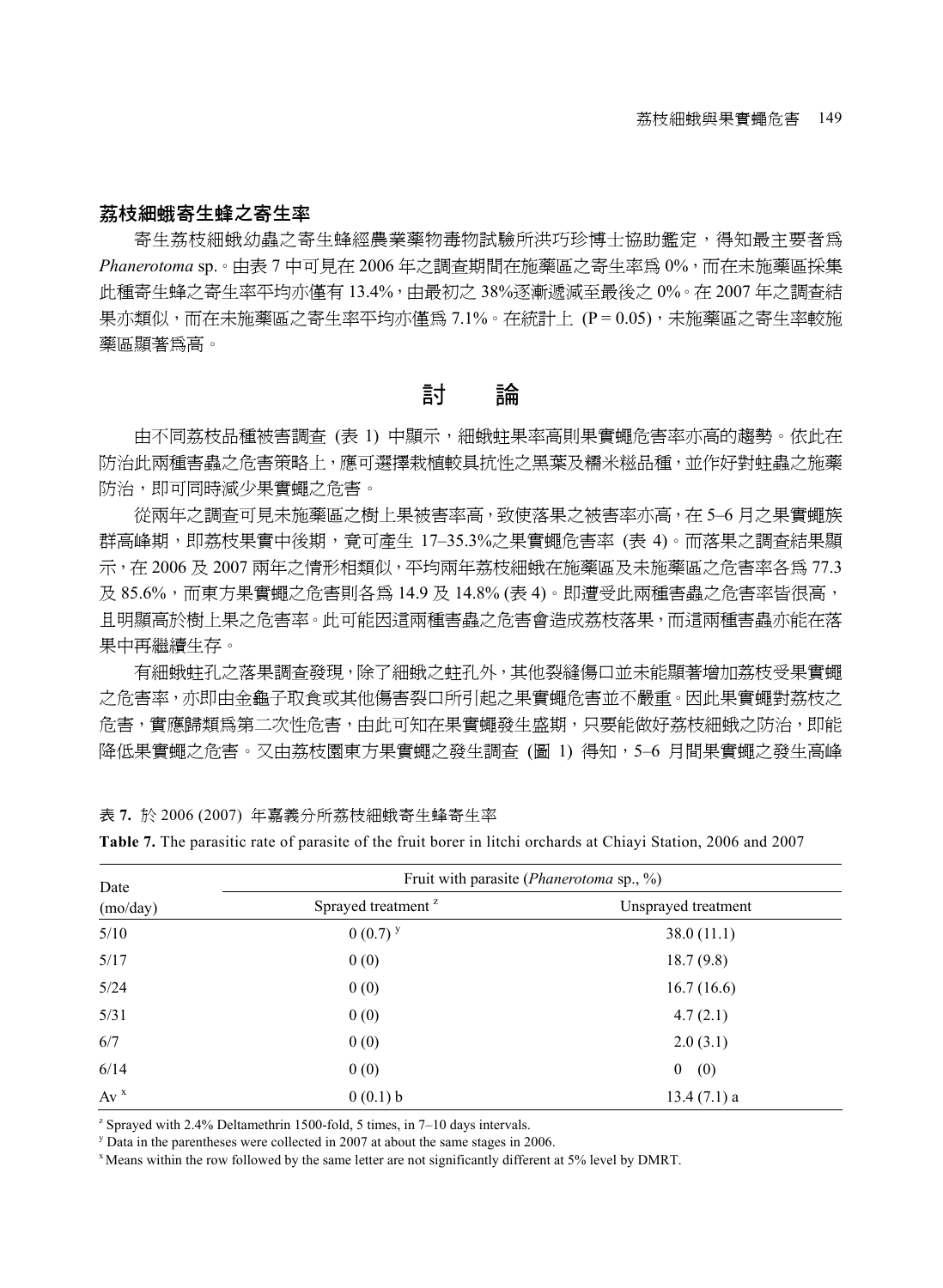期剛好配合荔枝果實成熟與細蛾之發生期,因而往往會造成較高比率之果實被果實蠅產卵危害。然 而可得知,荔枝果實後期對果實蠅危害之防治重點在荔枝細蛾,而非針對東方果實蠅本身。

又由果實之被害率 (表 4) 及性費洛蒙之誘蟲數 (表 6) 之調査結果可知, 在落果荔枝細蛾危害 高達 69.9–93%之情況下,以可可細蛾性費洛蒙誘得之荔枝細蛾成蟲,每週每誘蟲盒僅 2.1–4.7 隻, 亦即誘殺效果非常低。依 Hung *et al*. (2006) 之報導,此種可可細蛾之性費洛蒙確可用來誘集荔枝 細蛾,但欲在此時期利用性種者洛蒙作為防治之工具則幾乎無任何效果可言。因為在台灣之荔枝產 區 (含嘉義),荔枝細蛾幾乎每年都會百分之百危害,而目前多只能靠噴藥防治此種害蟲。在有施 藥之果園內此種細蛾的寄生蜂很難存活,尤其在荔枝果實期更需加強防治荔枝細蛾,故在田間寄生 蜂密度更低,如此根本無法發揮生物防治之功效 (Hwang 1988; Hwang & Hung 1993)。

綜上,東方果實蠅確可伴隨荔枝細蛾之發生而增強危害,故結果期應在荔枝園配合利用蛋白質 水解物等誘殺東方果實蠅,並作好荔枝細蛾之藥劑防治工作,便能減少荔枝蛀果再次被果實蠅產卵 危害之機會,如此即可以避免荔枝外銷檢疫上的麻煩。

## 引用文獻 (Literature cited)

- Chu, Y. I. and C. J. Chen. 1985. Records of non-cultivated host plant of the Oriental fruit fly. Phytopathol. Entomol. 12:63–77. (in Chinese with English abstract)
- Ho, K. Y. 1985. The major insect pests of citrus crops at Chia-Yi region. Phytopathol. Entomol. 12:52–62. (in Chinese with English abstract)
- Ho, K. Y., S. C. Hung, C. C. Chen, and H. J. Lee. 2003. The effectiveness of victor fly trap for attracting the Oriental fruit fly, *Bactrocera dorsalis* (Diptera: Tephritidae). J. Agric. Res. China 52:62–67. (in Chinese with English abstract)
- Hung, C. C., J. S. Hwang, and H. Y. Wang. 2006. Survey of Lepidopterous pests of litchi and longan in Taiwan. Formosan Entomol. 26:27–44. (in Chinese with English abstract)
- Hwang, J. S. 1988. The ecology and control of major insect pests of litchi and longan tree fruits in Taiwan. Chinese J. Entomol. Spec. Pub. 2:33–42. (in Chinese with English abstract)
- Hwang, J. S. and C. C. Hung. 1993. Control of the litchi fruit borer, *Conopomorpha sinensis* Bradley, with bagging method and insecticides. Plant Prot. Bull. 35:225–238. (in Chinese with English abstract)
- Lall, B. S. and D. D. Sharma. 1978. Studies on the bionomics and control of the cacao moth *Acrocercops cramerella* Snellen (Lepidoptera: Gracillariidae). Pesticides 12(2):40–42.
- Lim, G. T., E. B. Tay, T. C. Pang, and K. Y. Pan. 1982. The biology of cocoa pod borer, *Acrocercops cramerella* Snellen and its control in Sabah Malaysia. Deparment of Agriculture Pub. Kota Kinabalu, Sabah, Malaysia. 25 pp.
- Norrbom, A. L. and K. C. Kim. 1988. A list of the reported host plants of the species of *Anastrepha* (Diptera: Tephritidae). USDA APHIS, Pub. No. 81-52, Washington. 114 pp.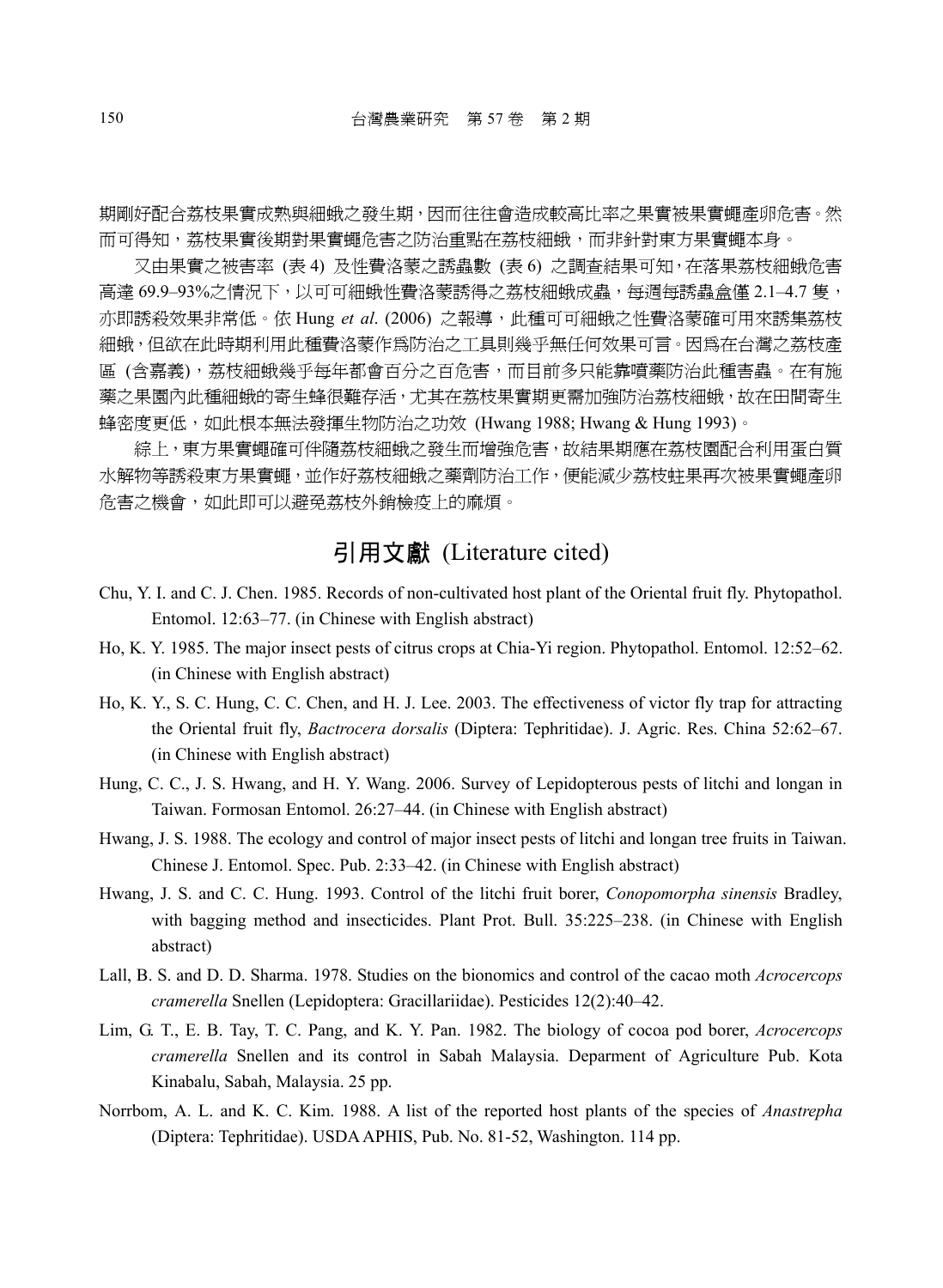- Stanley, D. 1998. Lychees and longans no host for carib fly. Agricultural Research Service, News. Subtropical Horticulture Research Lab. Miami, Florida. 1 pp.
- Walter, P. G., M. K. Hennessey, J. Pena, A. Castineiras, R. Nguyen, and J. Grane. 1999. Nonhost status of lychees and longans to Caribbean fruit fly (Diptera: Tephritidae). J. Econ. Entomol. 92:1212–1216.